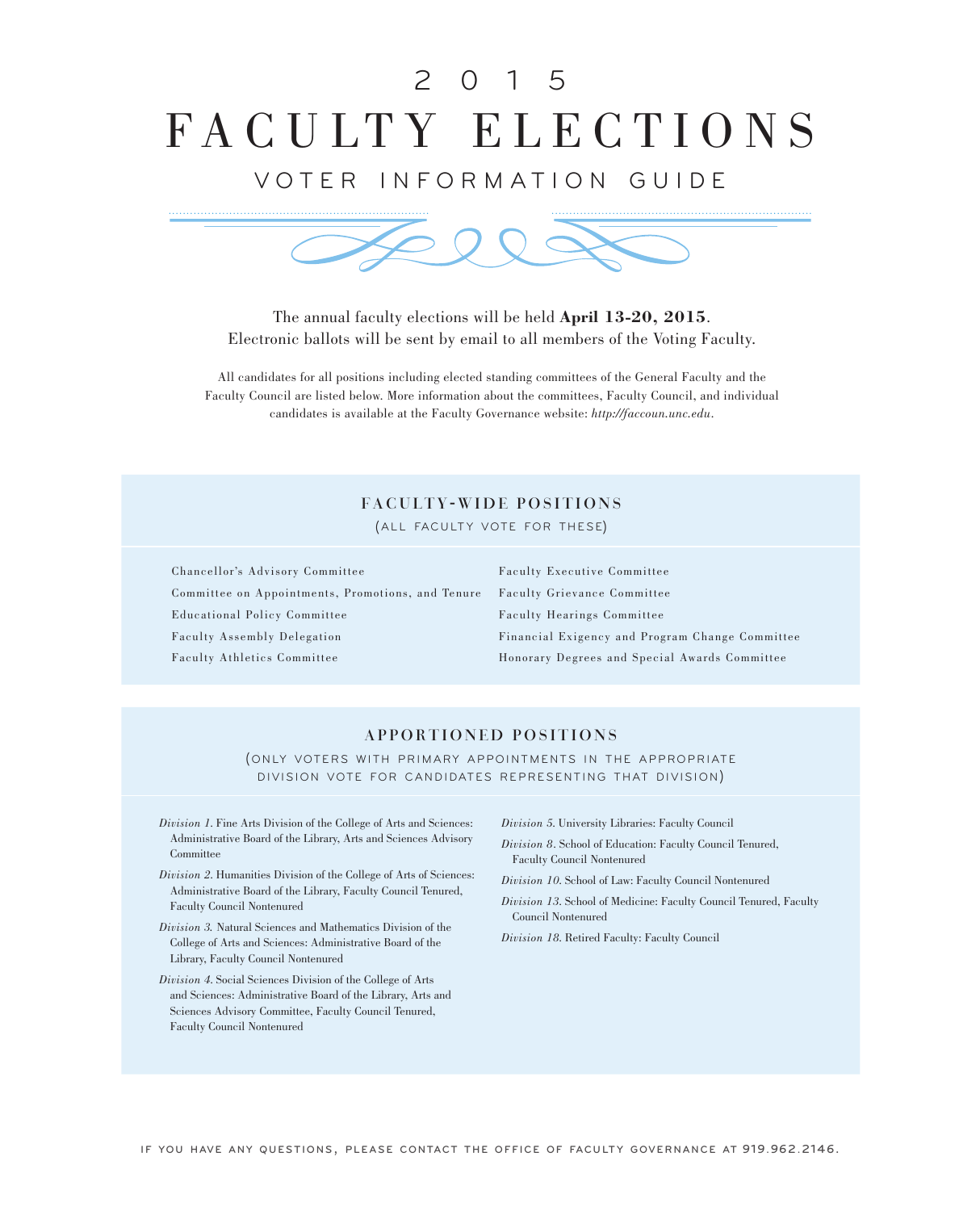**Chancellor's Advisory Committee** *(vote for 3)* Alexander, Rumay (7/1/2003) Clinical Professor, Nursing

Cuadros, Paul (7/1/2007) Associate Professor, Journalism and Mass Communication

Herring, Amy (7/1/2000) Professor, Biostatistics

Hirschfield, James (7/1/1988) Distinguished Professor, Art

Kramer, Lloyd (7/1/1986) Professor, History

Taylor, Beverly (7/1/1977) Professor, English and Comparative Literature

#### **Committee on Appointments, Promotions,**

**and Tenure: School of Medicine** *(vote for 1)* Gehrig, Paola (8/1/2000) Professor, Obstetrics and Gynecology

Hooper, Stephen (8/1/1987) Professor, Allied Health

Kawula, Thomas (9/1/1992) Professor, Microbiology

Tisch, Roland (10/1/1995) Professor, Microbiology

#### **Committee on Appointments, Promotions,**

**and Tenure: Arts and Sciences** *(vote for 2)* Conway, Patrick (7/1/1983) Professor, Economics

McReynolds, Louise (7/1/2006) Professor, History

Nzongola-Ntalaja, Georges (7/1/2007) Professor, African, African-American and Diaspora Studies

Padua, Darin (7/1/2001) Professor, Exercise and Sports Science

Perkins, Kathy (1/1/2012) Professor, Dramatic Art

Thompson, James (7/1/1982) Professor, English and Comparative Literature

#### **Committee on Appointments, Promotions, and Tenure: Professional Schools Other Than**

**Medicine** *(vote for 1)* Barksdale, Debra (1/1/2003) Professor, Nursing Davison, Patrick

(7/1/2001) Professor, Journalism and Mass Communication

Lang, Mark (7/1/1994) Distinguished Professor, Business

### FACULTY-WIDE POSITIONS

### (ALL FACULTY VOTE FOR EACH OF THESE.)

**Financial Exigency and Program Change Committee: Academic Affairs** *(vote for 2)* Conway, Patrick (7/1/1983) Professor, Economics

Copenhaver, Gregory (12/1/2001) Associate Professor, Biology

(9/1/2011) Clinical Assistant Professor, Surgery Lindquist, Josefa

Nerkar, Atul

(7/1/2005) Professor, Business

Quercia, Roberto (7/1/1997) Distinguished Professor, City and Regional Planning

**Financial Exigency and Program Change Committee: Health Affairs** *(vote for 2)* Palmer, Mary (1/1/2002) Distinguished Term Professor, Nursing

Parise, Leslie (6/25/1988) Professor, Biochemistry

Passannante, Anthony (7/1/1991) Professor, Anesthesiology

**Honorary Degress and Special Awards Committee** *(vote for 2)* Ashby, Valerie (1/1/2004) Professor, Chemistry

Cannon, Sharon (7/1/2012) Clinical Associate Professor, Business

Heitsch, Fabian (7/1/2009) Assistant Professor, Physics and

Astronomy

Shields, Tanya (7/1/2005) Associate Professor, Women's and Gender Studies

#### **Educational Policy Committee** *(vote for 3)* Avilez, Gershun (7/1/2013) Assistant Professor, English and

Comparative Literature Garcia, David

(7/1/2003) Associate Professor, Music Hughes, Sherick

(7/1/2012) Associate Professor, Education

Loeb, Jeannie (1/1/2005) Senior Lecturer, Psychology

Metcalfe, Jason (7/1/2007) Associate Professor, Mathematics Schoenfisch, Mark

(1/1/2000) Professor, Chemistry

Spinner-Halev, Jeff (7/1/2005) Distinguished Professor, Political Science Vaidyanathan, Geetha (7/1/2008) Senior Lecturer, Economics

## **Faculty Assembly Delegation** *(vote for 1)*

Ammerman, Alice (10/20/1990) Professor, Nutrition

Boettiger Cooney, Charlotte (7/1/2007) Assistant Professor, Psychology

Fisher, Nancy (9/1/2010) Research Professor, Microbiology

Ives, Timothy (5/11/1981) Professor, Pharmacy Lundberg, Christian (7/1/2006) Associate Professor, Communication Studies

**Faculty Athletics Committee** *(vote for 3)* Austell, Todd (7/1/1998) Research Assistant Professor, Chemistry Johnson, Daryhl

(7/1/2005) Senior Lecturer, Romance Studies Mosley, Layna

(7/1/2004) Professor, Political Science

Oehler, Donald (8/1/1971) Professor, Music

Perrin, Andrew (7/1/2001) Professor, Sociology

Prinstein, Mitchell (7/1/2004) Distinguished Professor, Psychology

**Faculty Executive Committee** *(vote for 4)* Assani, Idris (7/1/1989) Professor, Mathematics

Chapman, Mimi (7/1/2001) Associate Professor, Social Work

Cox, Wendy (9/12/2005) Clinical Associate Professor, Pharmacy Joyner, Benny (7/1/2009) Clinical Assistant Professor, Pediatrics

Mohanty, Suchi (7/15/2002) Librarian, University Libraries

Perelmuter, Rosa (7/1/1978) Professor, Romance Studies

#### **Faculty Grievance Committee:**

**Fixed-Term** *(vote for 1)* Kumar, Priya (7/27/2009) Clinical Professor, Anesthesiology

Salinas, Oscar (7/1/2012) Clinical Assistant Professor, Law

#### **Faculty Grievance Committee:**

**Assistant Professors** *(vote for 1)* Alamo, Juan (7/1/2012) Assistant Professor, Music

Vigil, Ariana (7/1/2011) Assistant Professor, Women's and Gender Studies

#### **Faculty Grievance Committee:**

**Associate Professors** *(vote for 1)* Dillman Carpentier, Francesca (7/1/2005) Associate Professor, Journalism and Mass Communication

McLaughlin, Christopher (8/1/2008) Distinguished Term Associate Professor, Government

Nackley, Andrea (7/1/2006) Associate Professor, Endodontics

Ripley, Erika (2/1/2013) Associate Librarian, University Libraries

#### **Faculty Grievance Committee:**

**Full Professors** *(vote for 1)* Akos, Patrick (7/1/2001) Professor, Education

Roush, Christopher (7/1/2002) Distinguished Professor, Journalism and Mass Communication

#### **Faculty Hearings Committee** *(vote for 2)* Aikat, Deb

(7/1/1995) Associate Professor, Journalism and Mass Communication

Belger, Aysenil (12/1/1999) Professor, Psychiatry

Howell, Cheryl (9/1/1992) Distinguished Professor, Government

Melehy, Hassan (7/1/2004) Professor, Romance Studies

Unah, Isaac (7/1/1995) Associate Professor, Political Science

### APPORTIONED POSITIONS

(ONLY VOTERS WITH PRIMARY APPOINTMENTS IN THE APPROPRIATE DIVISION VOTE FOR CANDIDATES REPRESENTING THAT DIVISION.)

*DIVISION 1. Fine Arts Division of the College of Arts and Sciences*

**Administrative Board of the Library** *(vote for 1)* Bettin, Jade (7/1/2006) Adjunct Assistant Professor, Dramatic Art Kim, Heidi (7/1/2010) Assistant Professor, English and Comparative Literature

Tanner, Jessica (7/1/2013) Assistant Professor, Romance Studies

**Arts and Sciences Advisory Committee** *(vote for 1)* Klebanow, Susan (7/1/1986) Professor, Music Sherman, Daniel (7/1/2008) Distinguished Professor, Art

*DIVISION 2. Humanities Division of the College of Arts and Sciences*

**Administrative Board of the Library** *(vote for 1)* Bettin, Jade

(7/1/2006) Adjunct Assistant Professor, Dramatic Art Kim, Heidi

(7/1/2010) Assistant Professor, English and Comparative Literature

Tanner, Jessica (7/1/2013) Assistant Professor, Romance Studies

**Faculty Council Tenured** *(vote for 1)*

Neta, Ram (7/1/2003) Professor, Philosophy

**Faculty Council Nontenured** *(vote for 1)* Estigarribia, Bruno (7/1/2009) Assistant Professor, Romance Studies Megel, Joseph (7/1/2005) Senior Lecturer, Communication Studies

*DIVISION 3. Natural Sciences and Mathematics Division of the College of Arts and Sciences*

**Administrative Board of the Library** *(vote for 1)* Churukian, Alice (8/15/2007) Lecturer, Physics and Astronomy Stotts, Paul (1/1/1993) Professor, Computer Science

Vision, Todd (7/1/2001) Associate Professor, Biology

**Faculty Council Nontenured** *(vote for 1)* Malekoff, Robert (7/1/2014) Lecturer, Exercise and Sport Science Mihalik, Johna (7/1/2014) Assistant Professor, Exercise and Sport Science

Wallace, Colin (7/1/2014) Lecturer, Physics and Astronomy

*DIVISION 4. Social Sciences Division of the College of Arts and Sciences* 

**Administrative Board of the Library** *(vote for 1)* Adel, Shahla (8/2/2010) Lecturer, Asian Studies

Balaban, Rita (7/1/2006) Senior Lecturer, Economics

Crescenzi, Mark (7/1/1999) Distinguished Term Professor, Political Science

**Arts and Sciences Advisory Committee** *(vote for 1)*

McNeil, Genna Rae (7/1/1990) Professor, History

Shanahan, Michael (7/1/2002) Professor, Sociology

Song, Conghe (7/1/2001) Professor, Geography

**Faculty Council Tenured** *(vote for 1)* Babb, Florence (7/1/2014) Distinguished Professor, Anthropology

Hill, Jonathan (7/1/2007) Associate Professor, Economics

Li, Wendan (7/1/1999) Associate Professor, Asian Studies

**Faculty Council Nontenured** *(vote for 1)* Osterweil, Michal (7/1/2010) Lecturer, Global Studies

Tasar, Eren (7/1/2013) Assistant Professor, History

Zhou, Yi (7/1/2004) Senior Lecturer, Asian Studies

#### *DIVISION 5. University Libraries*

**Faculty Council** *(vote for 1)* McBride, Renee (1/1/2009) Librarian, University Libraries

Sexton, Jill (10/1/1999) Associate Librarian, University Libraries

Vandermeer, Philip (9/1/2001) Librarian, University Libraries

CONTINUED, NEXT PAGE